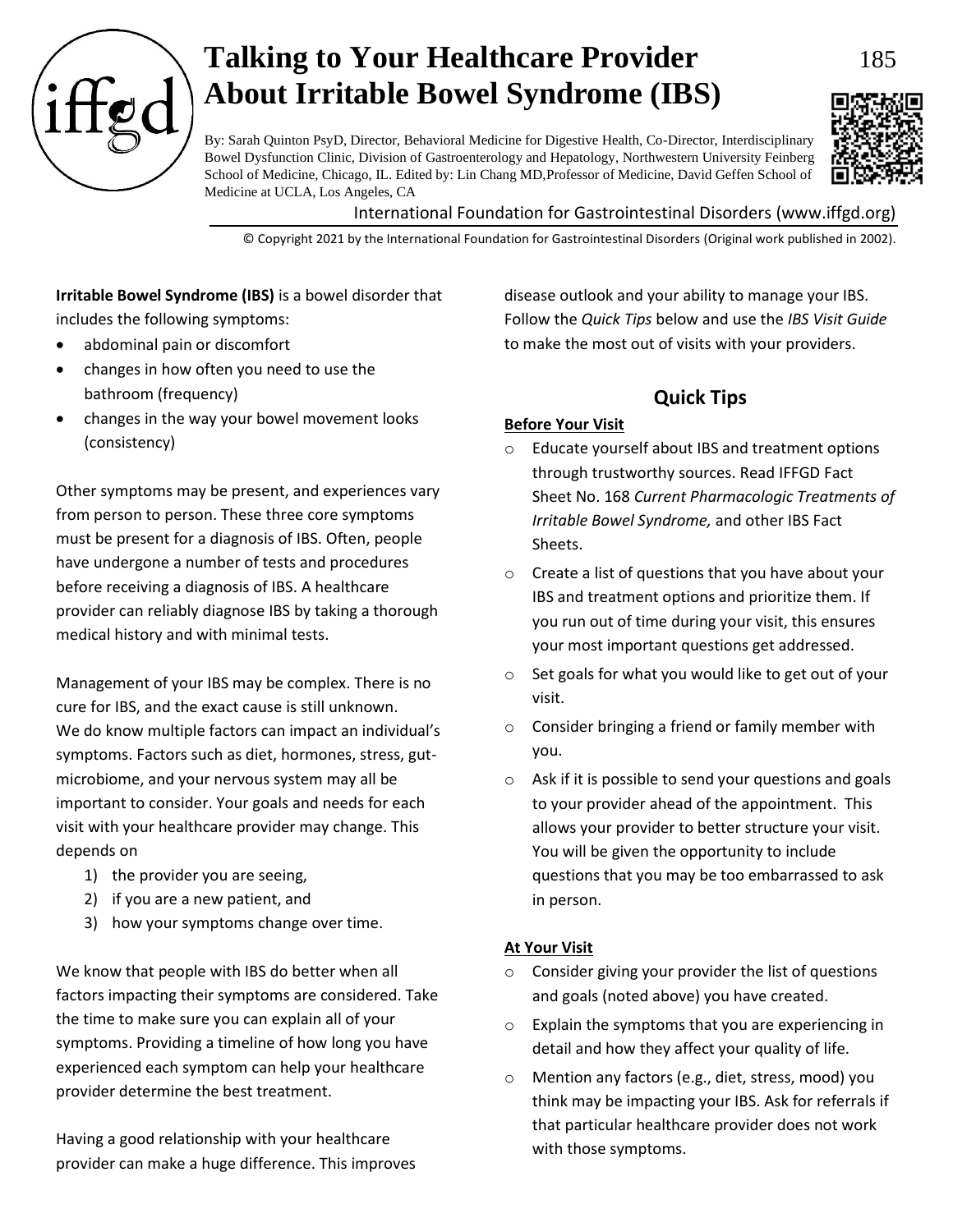- o Mention any tests or procedures you have had completed or better yet, bring these test results.
- o Tell your provider all medications, supplements, and vitamins that you are taking including dosage. This includes any changes that have been made since your last visit.

### **After Your Visit**

- o Make sure that you have received copies of referrals, prescriptions, or information either on paper or via the patient portal.
- o Try to make follow-up appointments that you need before you leave.
- o Follow the recommendations which you have agreed on during your visit.
- o Stay in contact with your healthcare team in between visits. This can be simple updates on your health to follow-up questions regarding your treatment plan.

#### **About IFFGD**

The International Foundation for Gastrointestinal Disorders (IFFGD) is a 501(c)(3) nonprofit education and research organization. We work to promote awareness, scientific advancement, and improved care for people affected by chronic digestive conditions. Our mission is to inform, assist, and support people affected by gastrointestinal disorders. Founded in 1991, we rely on donors to carry out our mission. Visit our websites at: www.iffgd.org, www.aboutIBS.org,

#### *IFFGD*

537 Long Point Road, Unit 101 Mt Pleasant, SC 29464

### **About the Publication**

Opinions expressed are an author's own and not necessarily those of the International Foundation for Gastrointestinal Disorders (IFFGD). IFFGD does not guarantee or endorse any product in this publication or any claim made by an author and disclaims all liability relating thereto. This article is in no way intended to replace the knowledge or diagnosis of your doctor. We advise seeing a physician whenever a health problem arises requiring an expert's care.

For more information, or permission to reprint this article, contact IFFGD by phone at 414-964-1799 or by email at iffgd@iffgd.org

*This Fact Sheet is being provided in part, by Allergan and Ironwood Pharmaceuticals, and donors of IFFGD.*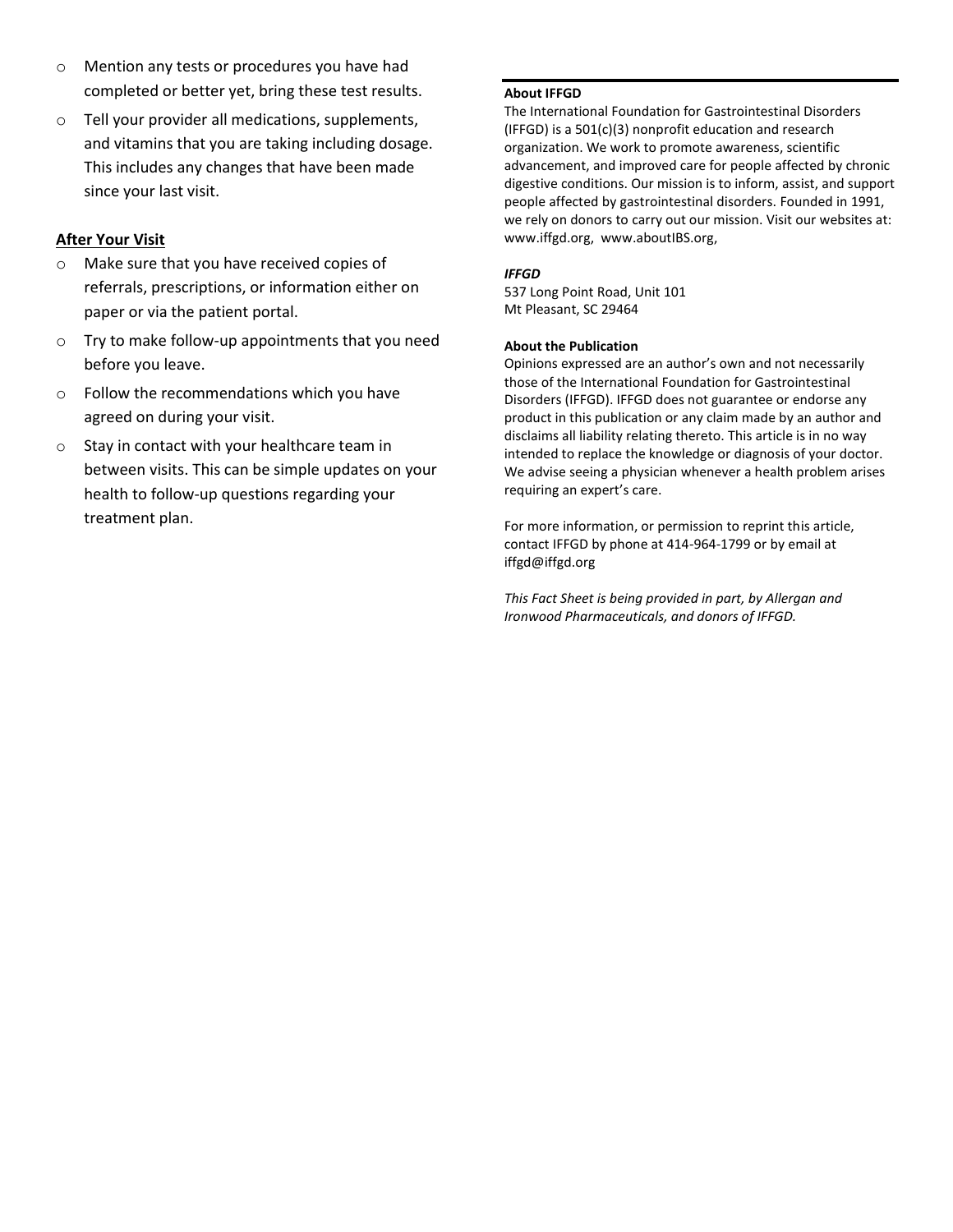# **IBS VISIT GUIDE**

# **My goals for today's visit:**

*Think about what you would like to accomplish most during your visit. Many provider visits can be time limited. It is important to understand that one larger goal (such as coming up with a comprehensive treatment plan) may take up an entire visit. Three smaller goals may be achievable in one visit (such as "are there specific exercises I can do?").*

| <b>.</b> |  |  |  |
|----------|--|--|--|
|          |  |  |  |
|          |  |  |  |
| <u>.</u> |  |  |  |
|          |  |  |  |
|          |  |  |  |

3.\_\_\_\_\_\_\_\_\_\_\_\_\_\_\_\_\_\_\_\_\_\_\_\_\_\_\_\_\_\_\_\_\_\_\_\_\_\_\_\_\_\_\_\_\_\_\_\_\_\_\_\_\_\_\_\_\_\_\_\_\_\_\_\_\_\_\_\_\_\_\_\_\_\_\_\_\_\_\_\_\_\_\_

### **Symptoms I have been experiencing:**

*Think of your symptoms over the past three months. If this is too difficult to remember, try to think of your symptoms over the last month. You may want to ask a friend or family member to help you with this section.* 

| $\Box$ Abdominal pain or discomfort | $\Box$ Bloating or Distension         | $\Box$ Urgency to use the bathroom |
|-------------------------------------|---------------------------------------|------------------------------------|
| $\Box$ Constipation or hard stools  | $\Box$ Symptoms during the night      | $\square$ Gas                      |
| $\Box$ Diarrhea or soft stools      | $\Box$ Fecal Incontinence             | $\Box$ Other                       |
| $\Box$ Changes in your bowel        | $\Box$ Changes in how often you go to | □ Other                            |
| movements (texture or               | the bathroom (frequency)              |                                    |
| consistency)                        |                                       |                                    |

# **Abdominal Pain Rating:**

*Over the past month how would you rate your pain level (on average)?*

| 1                                                                                                                       | $\overline{2}$ | 3 | $\overline{a}$ | 5             | 6                | 7 | 8 | 9            | <b>10</b>          |
|-------------------------------------------------------------------------------------------------------------------------|----------------|---|----------------|---------------|------------------|---|---|--------------|--------------------|
| <b>No Pain</b>                                                                                                          |                |   |                | Moderate pain |                  |   |   |              | <b>Severe Pain</b> |
|                                                                                                                         |                |   |                |               |                  |   |   |              |                    |
| Treatment:                                                                                                              |                |   |                |               |                  |   |   |              |                    |
| If you have seen this provider before, have you noticed any of the following changes in symptoms since your last visit? |                |   |                |               |                  |   |   |              |                    |
|                                                                                                                         | $\Box$ Better  |   |                |               | $\Box$ No change |   |   | $\Box$ Worse |                    |
| Explain:                                                                                                                |                |   |                |               |                  |   |   |              |                    |
|                                                                                                                         |                |   |                |               |                  |   |   |              |                    |
|                                                                                                                         |                |   |                |               |                  |   |   |              |                    |
|                                                                                                                         |                |   |                |               |                  |   |   |              |                    |

### **Factors:**

*Over the past month have you noticed a change in any of the following factors? These may or may not be related to your IBS, but your doctor may want to know about them. It is also important to note that certain factors may influence your symptoms but are not a cause of your IBS. This includes your level of stress and your mood.*

| $\Box$ Diet                      | $\Box$ Hormonal changes (e.g., menstruation, birth control pill) |
|----------------------------------|------------------------------------------------------------------|
| □ Stress                         | $\Box$ Recent illness or infection                               |
| $\Box$ Mood (worried, sad, etc.) | □ Other                                                          |